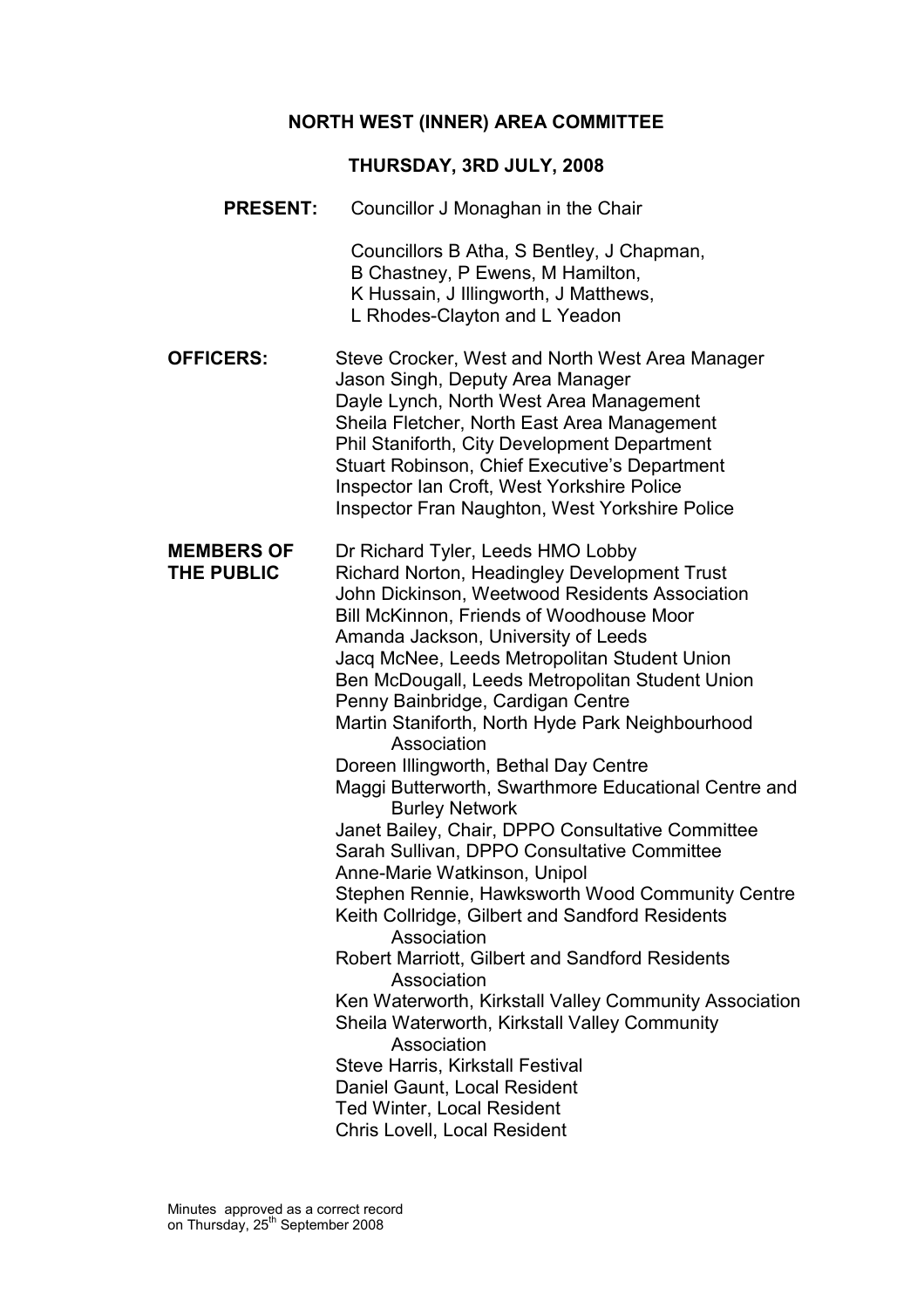### 1 Election of Chair 2008/9

The Chief Democratic Services Officer submitted a report explaining the arrangements for the annual election of the Chair of the Area Committee.

The Chief Democratic Services Officer reported that one nomination for the position of Chair had been received, on behalf of Councillor Monaghan.

#### RESOLVED –

- (a) That the contents of the report be noted.
- (b) That following an overall majority of votes cast by those Elected Members present at the meeting eligible to note, Councillor J Monaghan be elected as Chair of the North West (Inner) Area Committee for the Municipal Year 2008/09.

#### 2 Chair's Opening Remarks

The Chair welcomed everyone to the July meeting of the North West (Inner) Area Committee held at Little London Community Primary School, Leeds 7.

The Chair referred to the recent sad death of Pat Regan who had played a major role within the Inner North West area and as a mark of respect a minutes silence was observed.

On behalf of the Area Committee, the West and North West Area Manager agreed to send a card of condolence to her immediate family.

The Chair particularly welcomed the following to their first meeting of the Area Committee:-

- Councillor J Matthews newly elected Ward Member for Headingley
- Councillor L Yeadon newly elected Ward Member for Kirkstall
- Councillor B Chastney newly elected Ward Member for Weetwood

He also welcomed Sheila Fletcher, North East Area Management who would be joining North West Area Management with effect from  $\overline{8}^{th}$  August 2008.

The Chair also welcomed Inspector Ian Croft and Inspector Fran Naughton, West Yorkshire Police and Ben McDougall, Leeds Metropolitan Student **Union** 

The Chair again paid tribute to ex-Councillor D Morton, ex-Councillor L Minkin and ex-Councillor B Jennings who had made a huge impact within the Inner North West area.

The Chair informed the meeting that the following people would be leaving and, on behalf of the Area Committee, he thanked them for their valuable contributions made within the Inner North West area:-

- Dayle Lynch, North West Area Management
- Andrew Crates, Community Planner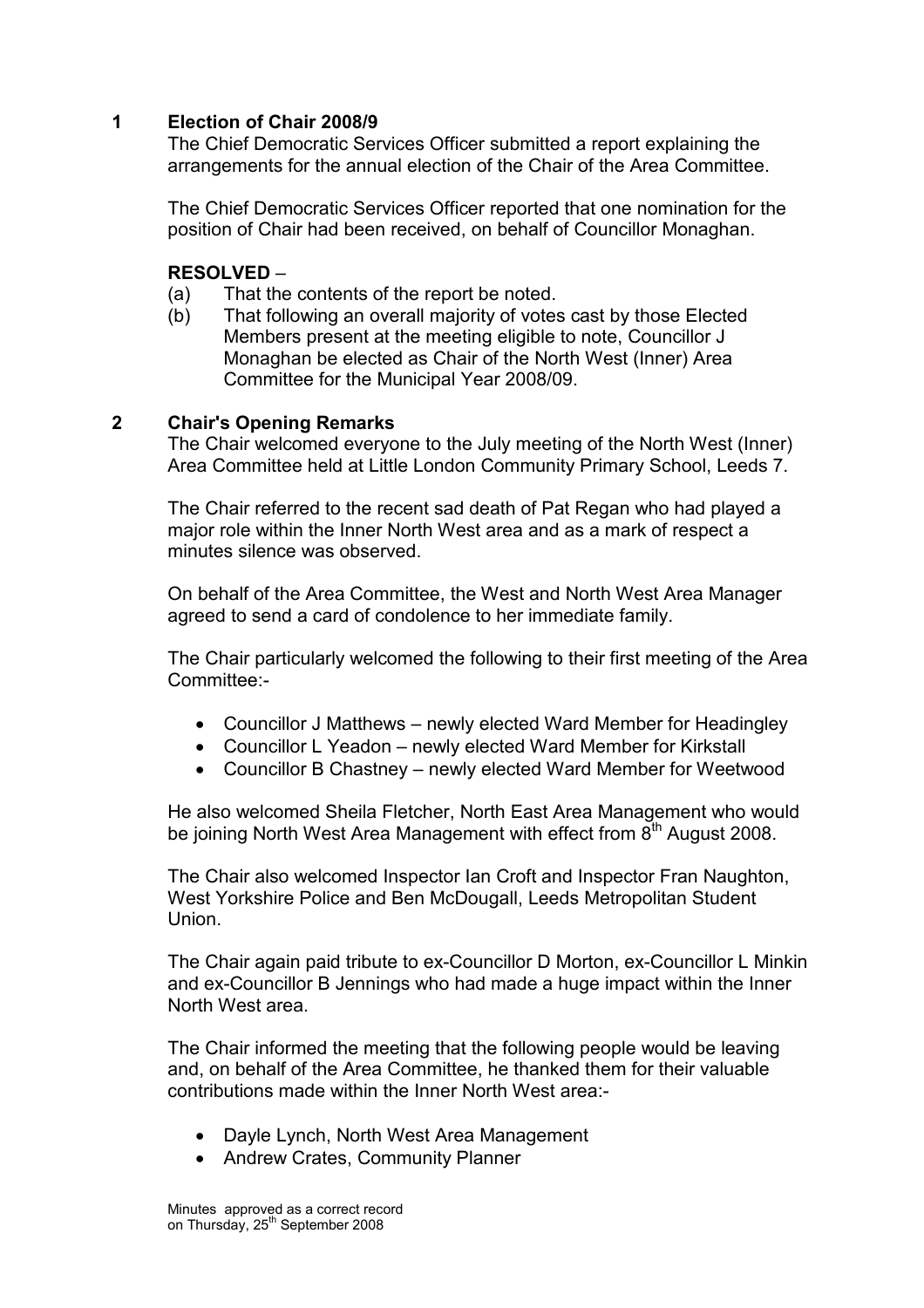- Andy Milnes, Area Manager, Streetscene Services
- Jacq McNee, Leeds Metropolitan Student Union

#### 3 Late Items

In accordance with his powers under Section 100B(4)(b) of the Local Government Act 1972, the Chair consented to the submission of the following late items of urgent business:-

- Deputation Bethel Day Centre (Agenda Item 7) (Minute 5(a) refers). The deputation had been received outside the seven day notification period which had been waived by the Chair
- Hyde Park and Woodhouse Designated Public Places Order Update (Agenda Item 12) (Minute 11 refers). The report provided an updated position statement on the present applications for Designated Public Places Orders in Little London and Hanover and Woodhouse Squares following a deputation to full Council on  $2<sup>nd</sup>$  July 2008

#### 4 Declarations of Interest

- (a) The following personal declarations were made:-
	- Councillor J Chapman in her capacity as Chair of Scrutiny Board (Adult Social Care) - Deputation – Bethel Day Centre (Agenda Item 8) (Minute 5(a) refers)
	- Councillor J Illingworth in his capacity as a Director and Company Secretary of Kirkstall Valley Park (Agenda Item 7) (Minute 5(b) refers)
	- Councillor J Illingworth in his capacity as a Director of Leeds Organic Growers (Agenda Item 9) (Minute 8(d) refers)
	- Councillor J Illingworth in view of his wife's capacity as Chair of Bethel Day Centre Management Committee (Agenda Item 14) (Minute 13 refers)
- (b) The following personal and prejudicial interest was declared:-
	- Councillor J Illingworth in view of his wife's capacity as Chair of Bethel Day Centre Management Committee (Agenda Item 7) (Minute 5(a) refers)

#### 5 Deputations

- (a) Deputation Bethel Day Centre
	- The Committee received a deputation from Ms Amogene Parris on behalf of Bethel Day Centre. The deputation made specific reference to the current funding issues between the Centre and the Council and she urged the Council to engage in further discussions with the Bethel Day Centre Management Committee with a view to resolving the matter.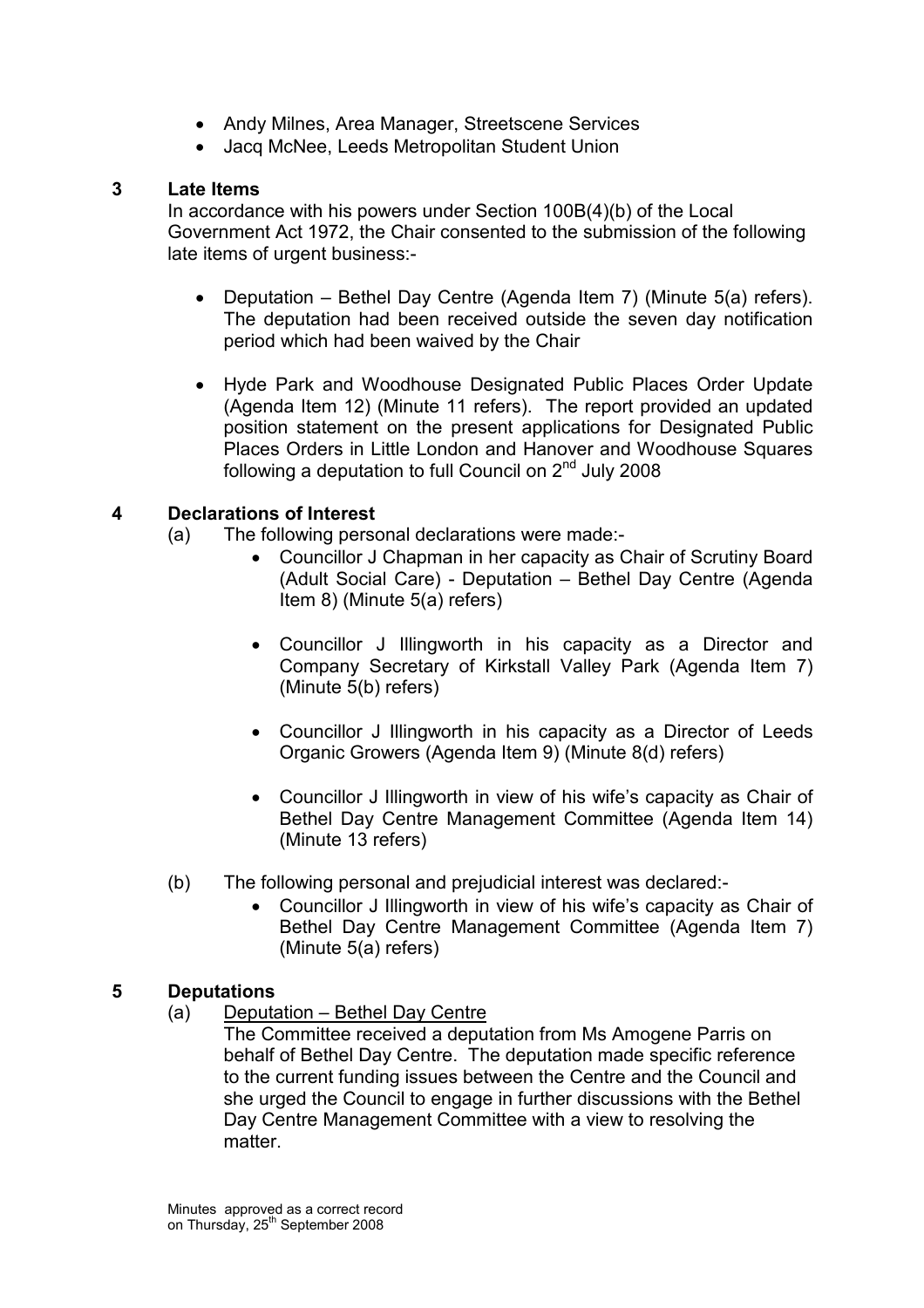## RESOLVED –

- (a) That the deputation be received and noted.
- (b) That the Director of Adult Social Services be requested to prepare a short interim progress report for circulation to Members of the Committee on the latest position and that a final report be submitted on this issue to the 25<sup>th</sup> September 2008 meeting with the Director of Adult Social Services in attendance.
- (c) That a copy of the short interim progress report be also submitted to officers of the Bethel Day Centre Management Committee for their information/retention and that any exempt information contained within the final report to be debated at the 25<sup>th</sup> September 2008 meeting be considered in private at that meeting.

 (Councillor J Illingworth having previously declared a personal and prejudicial interest in this item, left the room and took no part in the discussions or voting thereon)

(b) Deputation – Disposal of St Ann's Mills, Kirkstall The Committee received a deputation from Keith Collridge in relation to the disposal of St Ann's Mills, Kirkstall.

 The deputation made specific reference to the previous deputation presented at the full Council meeting held on 2<sup>nd</sup> July 2008 and requested the Committee's support towards the retention of St Ann's Mills, Kirkstall and to oppose selling off the land.

 At the request of the Chair, Stephen Rennie, Hawksworth Wood Community Centre updated the meeting on the latest developments.

# RESOLVED –

- (a) That the deputation be received and noted.
- (b) That this Committee supports the concept of the retention of St Ann's Mills, Kirkstall and for no further steps to sell off the land until options for retention as a community facility had been explored.
- (c) That this Committee requests Executive Board's support/approval that the local community be given the opportunity to develop a Community Interest Company and produce a business plan for alternative use of the mills.
- (d) That the comments made in relation to the restoration of the flood plain on the site be referred to the Director of City Development by West and North West Area Management for appropriate action.

### 6 Open Forum

In accordance with paragraphs 6.24 and 6.25 of the Area Committee Procedure Rules, the Chair allowed members of the public to make representations or ask questions on matters within the terms of reference of the Area Committee.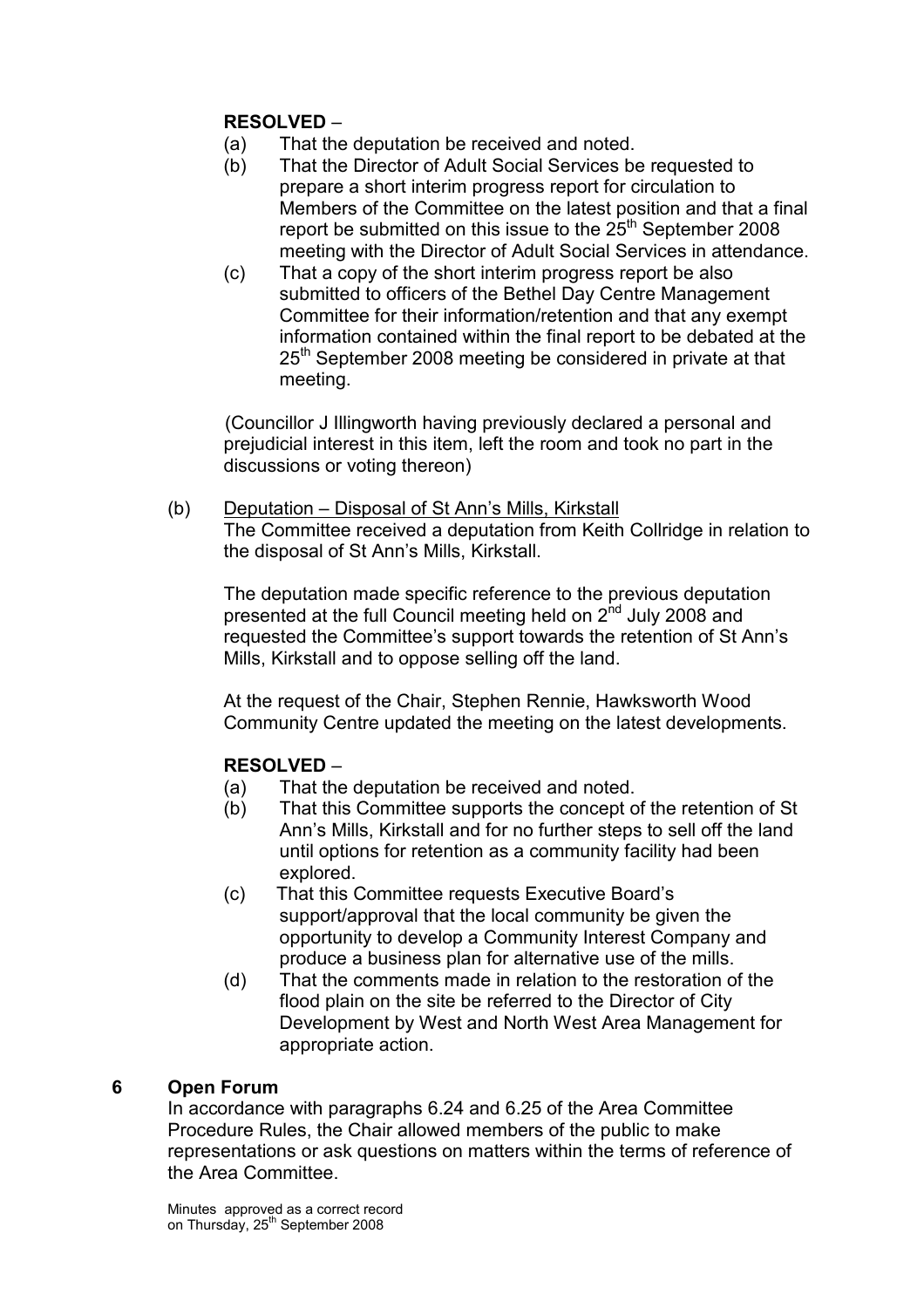### (a) Work of the Sub Groups

 John Dickinson, Weetwood Residents Association referred to the work of the Sub Groups and enquired on the protocol for the appointment of Sub Group Chairs. He also referred to the Transport Sub Group's initiatives around resident parking schemes and sought the assurance of the Committee that this issue would be dealt with as soon as possible.

 Dayle Lynch, North West Area Management responded and it was noted that a report was currently being commissioned on the future of the Sub Groups, arising from the new Area Delivery Plan, which could result in a change of title to a number of Sub Groups.

 Following discussions, the Committee noted that the residents parking issue would be addressed by the appropriate Sub Group in the near future and in addition to this, Councillor J Illingworth also stressed the need to progress residents parking schemes in Kirkstall, together with looking into 20 mph zones.

#### 7 Minutes of the Previous Meeting RESOLVED –

- (a) That the minutes of the meeting held on  $3<sup>rd</sup>$  April 2008 be approved as a correct record.
- (b) That the update on matters arising from the previous meeting be noted.

#### 8 Matters Arising from the Minutes

(a) Section 106 Planning Agreements (Minute 103 refers)

 Dr Richard Tyler, Leeds HMO Lobby made reference to resolution (d) in relation to the above issue and sought the assurance of the meeting that under the terms of SPG3 (Affordable Housing Policy Guidance Note), there were two alternatives available for the Council to consider, namely; to seek either a financial contribution or to seek off site affordable housing provided by the developers.

 It was noted that Affordable Housing was only one of many aspects often dealt with by S106 agreements. Where a development was required to provide Affordable Housing, there was a presumption that the Affordable Housing should be provided on-site. Exceptionally, where the Council and developer agree that it would be preferable, i) Affordable Housing may be provided off-site, or ii) a commuted sum may be provided in lieu of Affordable Housing provision on site.

 The Committee accepted this statement and supported the proposal to seek off-site provision of affordable housing in addition to or instead of on-site benefits and for this resolution being passed on to City Development.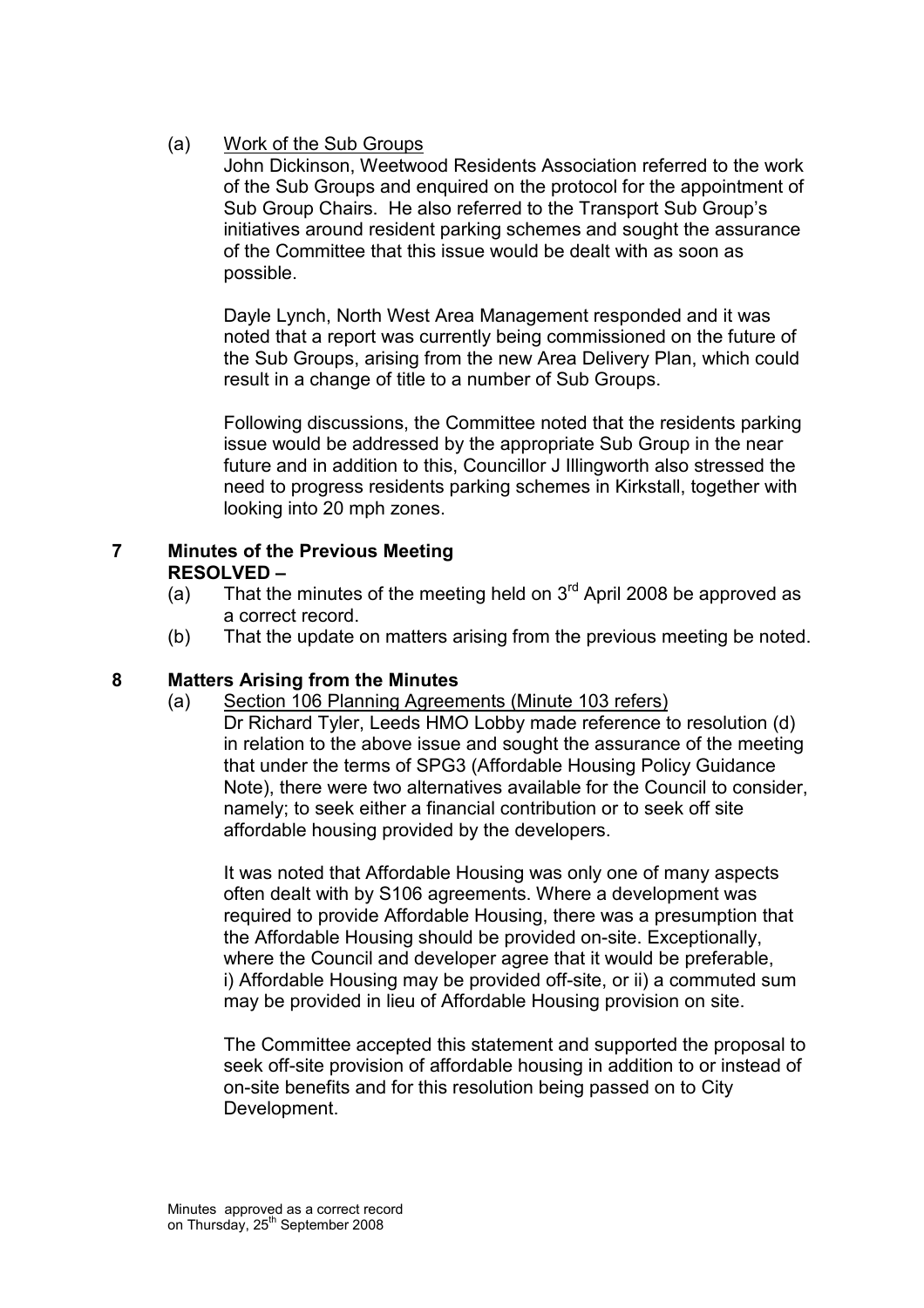(b) Woodhouse Moor – Proposed Bus Lane (Minute 94 refers) Councillor B Atha made reference to the above issue and requested the Committee's support in expressing its total opposition to the scheme for the removal of Yorkshire stone paving for a proposed bus lane on Woodhouse Moor.

 Following a debate, the Chair agreed, on behalf of the Committee, to write a letter to the Chief Highways Officer opposing this scheme on the lines now reported.

- (c) Headingley HEART Project (Minute 98 refers) At the request of the Chair, Richard Norton, Headingley Development Trust updated the meeting on the latest developments in relation to the Headingley HEART project.
- (d) Community Compost Project (Minute 98 refers) At the request of the Chair, Councillor J Illingworth updated the meeting on the latest developments in relation to the Community Compost project.

### 9 Forum and Sub Group Update Report

The Director of Environment and Neighbourhoods submitted a report providing Members with full minutes and key messages from ward forums and sub groups that had taken place since the last Area Committee.

Discussions ensued on the contents of the report and appendices.

Specific reference was made to the following issues:-

- Student Changeover 2008
- LDF/National Policy Update Leeds Girls' High School
- Proposed development of purpose built student flats at 45 St Michael's Lane
- To Let Sign Directive

# RESOLVED –

- (a) That the contents of the report be noted.
- (b) That approval be given to the Planning Group's request for support in objecting to the proposed development of purpose built student flats at 45 St Michael's Lane (the scheme having been previously allowed on appeal, but the new proposals were for a different layout of studio flats).

 (During discussion of this item, Councillor B Chastney, Councillor J Matthews and Councillor L Yeadon indicated that they were Members of the Plans Panel (West) and could possibly be considering matters from this item at a later date in that capacity. They stated that they would remain in the meeting to listen to and take part in the discussion of this issue. In order to avoid any perception of pre-determination, Councillors Chastney, Matthews and Yeadon stated that they would not be bound by any discussion taken at the meeting when issues from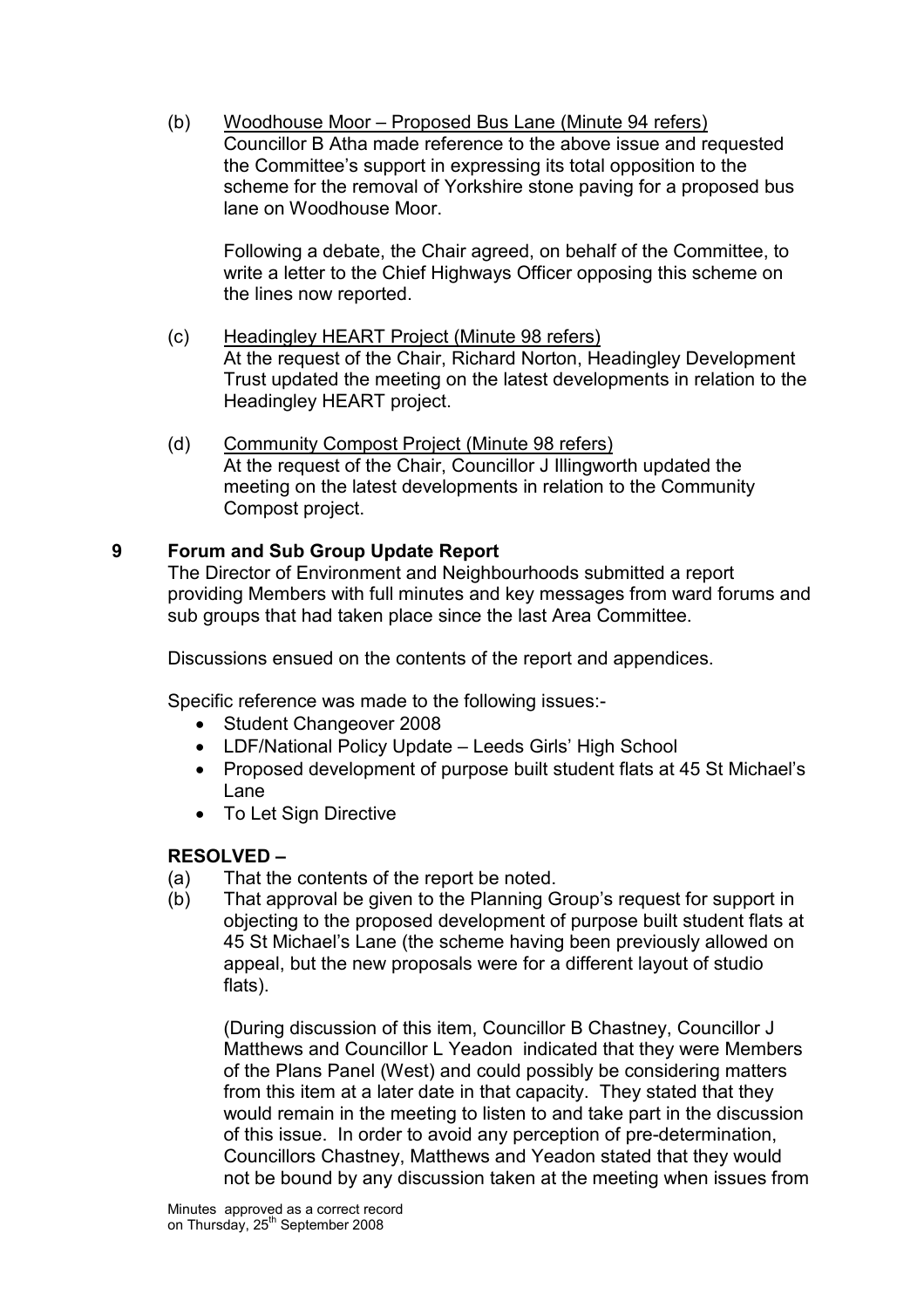this matter came before Plans Panel (West) for determination, but would consider all representations and viewpoints presented at the planning meeting before reaching a conclusion based on the merits of the case).

#### 10 Well-being Report

Referring to Minute 82 of the meeting held on  $7<sup>th</sup>$  February 2008, the Director of Environment and Neighbourhoods submitted a report on the well-being budget.

The purpose of the report was to provide Members with:-

- information on new projects requesting funding for 2008/09
- an update on the capital budget available for 2008/09 and
- an update on small grants approved since the April Area Committee

Appended to the report were copies of the following documents:-

- Revenue spend by theme 2008/09 (Appendix 1 refers)
- Capital spend by theme 2008/09 (Appendix 2 refers)

Dayle Lynch, North West Area Management presented the report and responded to Members' queries and comments.

Discussion ensued on the contents of the report and appendices.

Councillor B Atha made specific reference to the forthcoming Shakespeare Festival and requested the Committee's support for financial assistance.

### RESOLVED –

- (a) That the contents of the report and appendices be noted.
- (b) That the revenue projects as detailed in Section 4.0 of the report be dealt with as follows, and that any overspend be taken from the remaining small grants budget:-

| Project                   | Delivery Organisation | Decision                                                                                                                           |
|---------------------------|-----------------------|------------------------------------------------------------------------------------------------------------------------------------|
| Kirkstall Festival Lights | Leeds Lights          | Agreed £1,480                                                                                                                      |
| <b>Youth Mobile</b>       | <b>Youth Service</b>  | Agreed £6,000, in<br>principle, subject to<br>the circulation of<br>satisfactory<br>additional<br>information to<br><b>Members</b> |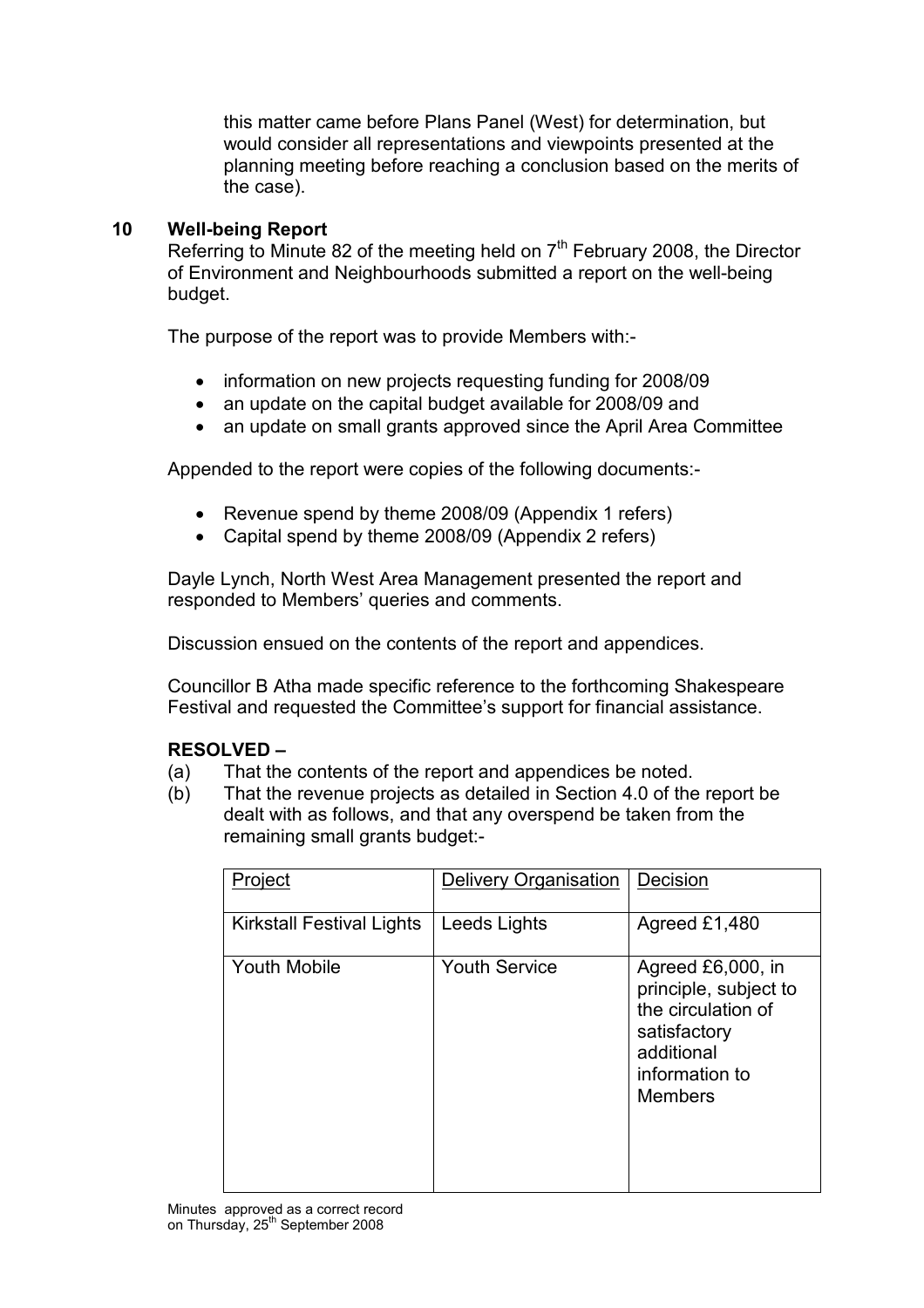| Feasibility Consultation   Gilbert and<br>Sandford Road Play<br>Area | Sandfords Residents<br><b>Association</b> | Agreed £2,500 |
|----------------------------------------------------------------------|-------------------------------------------|---------------|
|                                                                      |                                           |               |

- (c) That in relation to the forthcoming Shakespeare Festival, this Committee supports the principle of providing financial support, subject to the availability of Well-being funds and all other sources of funding being secured by the festival organisers.
- (d) That the small grants approved since the February Area Committee as detailed in Section 6.2 of the report be noted.
- 11 Hyde Park and Woodhouse Designated Public Places Order Update The Director of Environment and Neighbourhoods submitted a progress report providing the Area Committee with an updated position with regard to the creation of Designated Public Places Order (DPPO) in Hyde Park and Woodhouse Ward.

In addition to the above report, a late item entitled 'Hyde Park and Woodhouse Designated Public Places Order Update' was also considered.

The late item provided an updated position statement on the present applications for Designated Public Places Orders in Little London and Hanover and Woodhouse Squares. Further to a deputation to full Council on 2<sup>nd</sup> July 2008 regarding the current DPPO applications, it updated the Committee on advice received from Legal Services to defer the matter to a later meeting of Licensing Panel and provided the Area Committee with a number of options on how to progress the matter.

Jason Singh, Deputy Area Manager presented the reports in question and responded to Members' queries and comments.

Detailed discussion ensued on the contents of both documents.

At the request of the Chair, comments were invited from West Yorkshire Police, together with members of the public.

In addition to seeking the above views, individual comments were also received from all Members of the Committee.

Following detailed discussions, Councillor B Atha proposed a motion that approval should be given to the inclusion of Woodhouse Moor within the area to be consulted upon for the proposed Designated Public Places Order.

The motion put by Councillor B Atha was put to the vote and lost.

#### RESOLVED –

(a) That the contents of the progress report, together with the late item on the updated position statement be noted.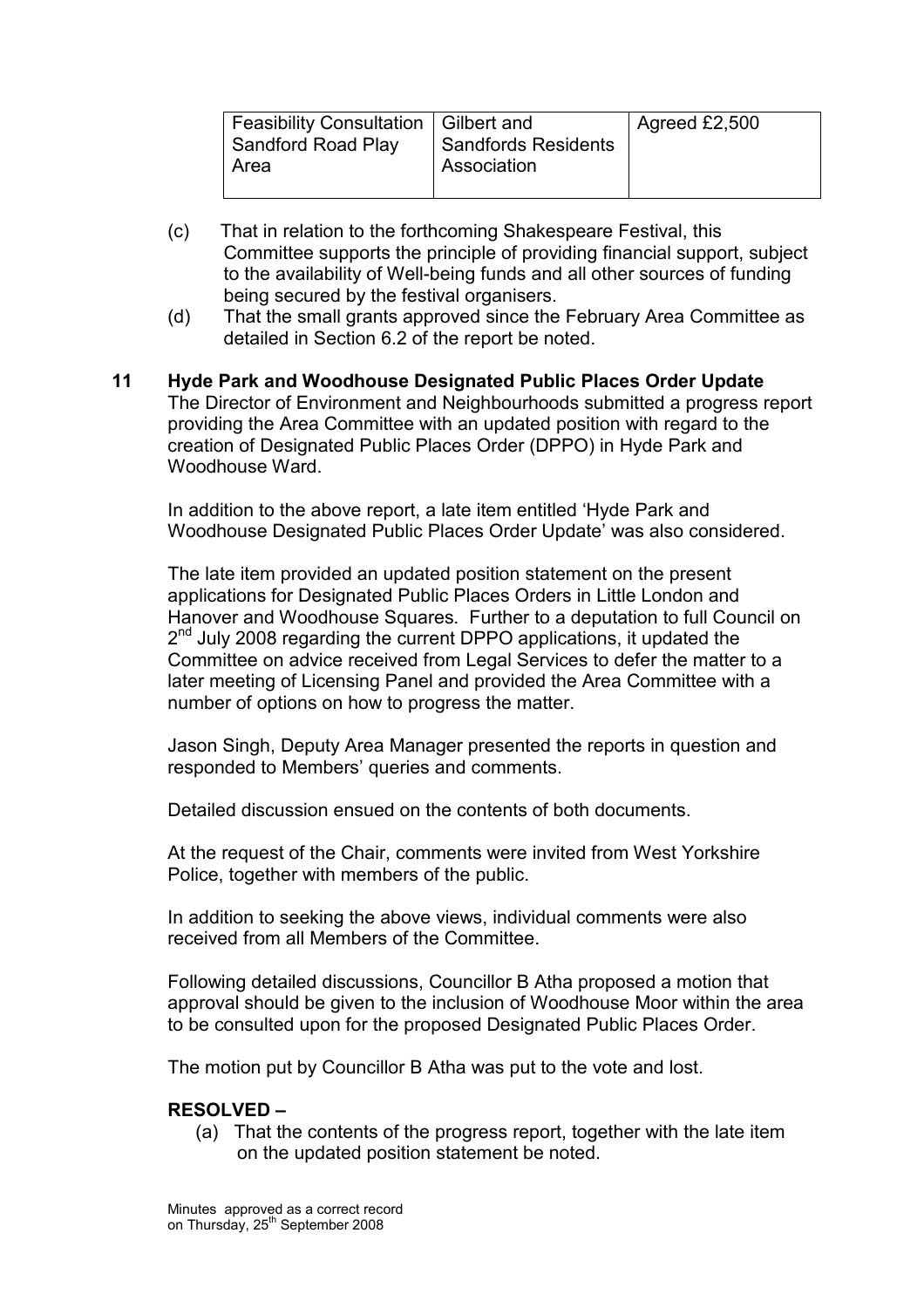(b) That based on the options referred to in Section 4 of the late item report, approval be given to the following recommendations, subject to both issues being dealt with as quickly as legally possible:-

i) Defer the current applications as per Legal advice to allow the Executive Board and Licensing Panel time to consider the contents of the Deputation to full Council and provide the Area Committee with any relevant advice on the matter; and

 ii) Duly consider any advice from Executive Board and Licensing Panel on the matter and agree that a deferred application proceeds for the two DPPO's (excluding Woodhouse Moor) on the condition that if any evidence of displacement onto Woodhouse Moor of streetdrinkers was found, Area Management would immediately start discussions for a DPPO to cover the Moor

(During discussion of this item, Councillor L Rhodes-Clayton indicated that she was a Member of the Licensing Committee and could possibly be considering matters from this item at a later date in that capacity. She stated that she would remain in the meeting to listen to and take part in the discussion of this issue. In order to avoid any perception of predetermination, Councillor Rhodes-Clayton stated that she would not be bound by any discussion taken at the meeting when issues from this matter came before Licensing Committee for determination, but would consider all representations and viewpoints presented at the planning meeting before reaching a conclusion based on the merits of the case).

#### 12 Area Manager's Report

The Director of Environment and Neighbourhoods submitted a report informing Members of progress on a number of projects in Inner North West Leeds.

The West and North West Area Manager presented the report and responded to Members' queries and comments.

Specific reference was made to the following issues:-

- Woodhouse Moor
- Leeds Girls' High School
- Headingley Primary School

Discussion ensued on the contents of the report.

#### RESOLVED –

- (a) That the contents of the report be noted.
- (b) That in relation to the proposed community planning brief for the Leeds Girls' High School site, this Committee endorses the document.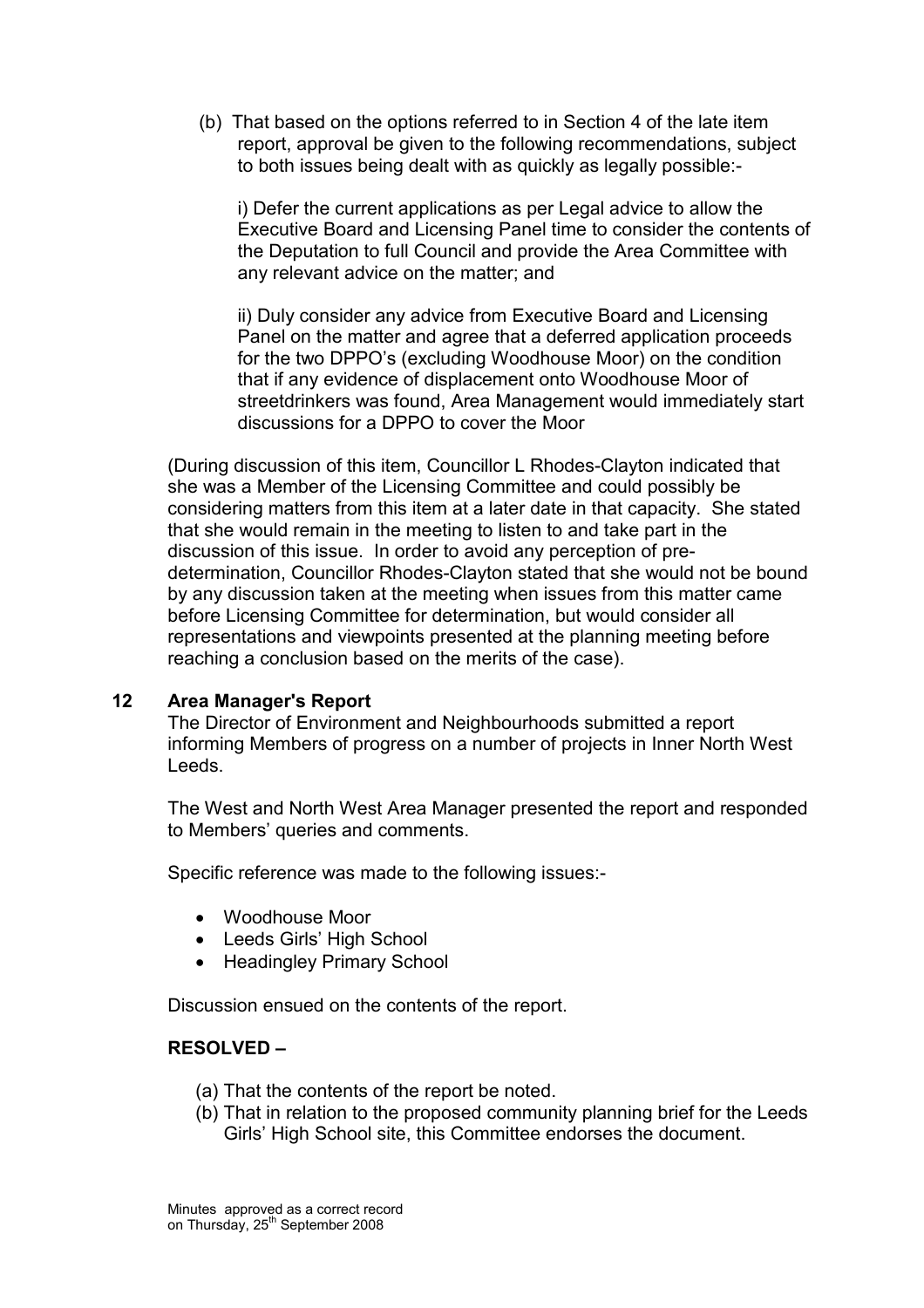(Councillor J Chapman left the meeting at 9.05 pm during discussions of the above item).

## 13 Local Authority Appointments to Outside Bodies

The Chief Democratic Services Officer submitted a report outlining the Committee's role in relation to its Elected Member appointments to the community and local engagement category appointments to outside bodies which had been delegated to the Area Committee to decide.

### RESOLVED –

- (a) That the contents of the report and appendices be noted.
- (b) That in respect of the Outside Body schedule, approval be given to the following appointments being made for the Municipal Year 2008/09:-

| Burley Lodge Centre – Committee of Councillor M Hamilton<br>Management                       | <b>Councillor P Ewens</b>                                                                                         |
|----------------------------------------------------------------------------------------------|-------------------------------------------------------------------------------------------------------------------|
| Mary Jane Butler Trust                                                                       | Councillor L Yeadon<br>(for the period $2008-2012$ )<br><b>Councillor B Atha</b><br>(for the period $2008-2012$ ) |
| Wood Children's Centre Councillor S Bentley<br><b>Ireland</b><br><b>Management Committee</b> |                                                                                                                   |
| ALMO Inner North West Area Panel                                                             | Councillor J Illingworth                                                                                          |

Councillor K Hussain

- (c) That in relation to filling the annual appointment for Bethel Elderly Day Centre Management Committee, this issue be revisited at the meeting on 25<sup>th</sup> September 2008, pending the receipt of a letter received from Mrs D Illingworth requesting the Committee to make an Elected Member appointment to this outside body.
- (d) That in relation to the outstanding vacancy for the Burley Lodge Centre – Committee of Management, and the current vacancy for Caring Together in Woodhouse and Little London arising from timing difficulties of attending the meeting by Councillor P Ewens, the current appointee, the Chief Democratic Services Officer be requested to submit a report on these appointments for consideration at the meeting on 25<sup>th</sup> September 2008.

## 14 Area Management Income from Advertising on Lamp Posts The Director of City Development submitted a report on area management income from advertising on lamp posts.

Discussion ensued on the content of the report and appendices.

### RESOLVED –

(a) That the content of the report and appendices be noted.